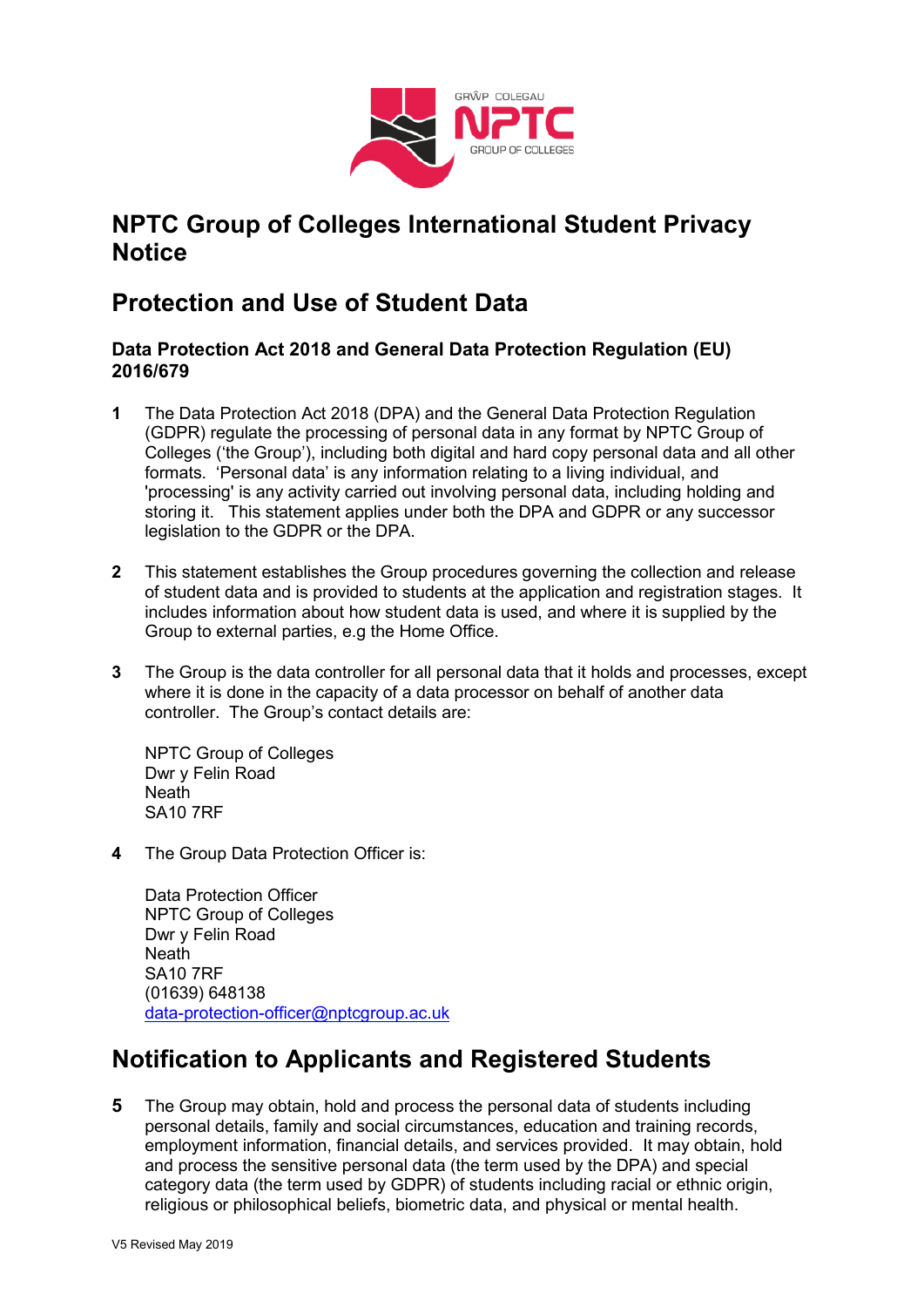- **6** Personal data and sensitive personal data/special category data held by the Group relating to students is obtained directly from the student or applicant, or in some cases from a third party organisation involved in the services provided by the Group that has obtained the information in the first instance, for example the sponsor or education agent.
- **7** The Group holds the personal data and sensitive personal data/special category data of its students in order to implement and manage all services and processes relating to students, including student recruitment, admission, enrolment, teaching and learning, educational visits, examination, graduation and other services such as accommodation, student support and careers. Only information required for these purposes is obtained and processed, and without it the Group may not be able to provide its services. Information is passed between various sections of the Group for operational reasons as is necessary and proportionate for intended purposes.
- **8** Student personal data is collected and processed by the Group as it is necessary for the performance of the contract under which the Group provides services to students. Some processing activities may also be carried out under a legal obligation (for example, retaining a copy of the biometric residence permit of international students, disclosing personal data to external parties under statutory powers), where it is necessary to protect the vital interests of the student or another party (for example, disclosures to external parties to ensure the safety and wellbeing of individuals), where it is necessary for the performance of a task carried out in the public interest or in the exercise of official authority (for example, collecting or disclosing information in order to meet regulatory or statutory requirements), or where it is necessary for legitimate interests pursued by the Group or a third party (the legitimate interests will relate to the efficient, lawful and proportionate delivery of services and will not be to the detriment of the interests or rights of individuals). Where any of these legal bases do not apply, the consent of an individual to process their personal data will be sought.
- **9** Where students' sensitive personal data/special category data is collected and processed by the Group this will be on the legal basis of explicit consent of the student, employment or social security/protection requirements, protecting the vital interests of the student or another party, the exercise or defence of a legal claim, reasons of substantial public interest, purposes of medical or health care, or where the information has been made public by the student. Any processing will be proportionate and relate to the provision of services by the Group. When this data is used for monitoring and reporting purposes it will be anonymised or pseudonymised if possible.
- **10** The Group may disclose student's personal data and sensitive personal data/special category data to external agencies to which it has obligations; for example for the Home Office, and visa and immigration purposes, and to other arms of central or local government, to Higher Education Statistics Agency (HESA), Careers Wales, Estyn and potentially other such organisations for defined purposes. It may also disclose information to examining bodies, legal representatives, Police or security agencies, suppliers or service providers, survey and research organisations engaged by the Group, and regulatory authorities.
- **11** The Group also uses student's personal data as follows:
	- a) Provide contact details to the Students' Union to enable it to offer appropriate services to students. Please contact student-union@nptcgroup.ac.uk if you do not want your contact details shared with the Students' Union.
	- b) The Group's Student Support Services may contact students declaring a disability to confidentially discuss available support.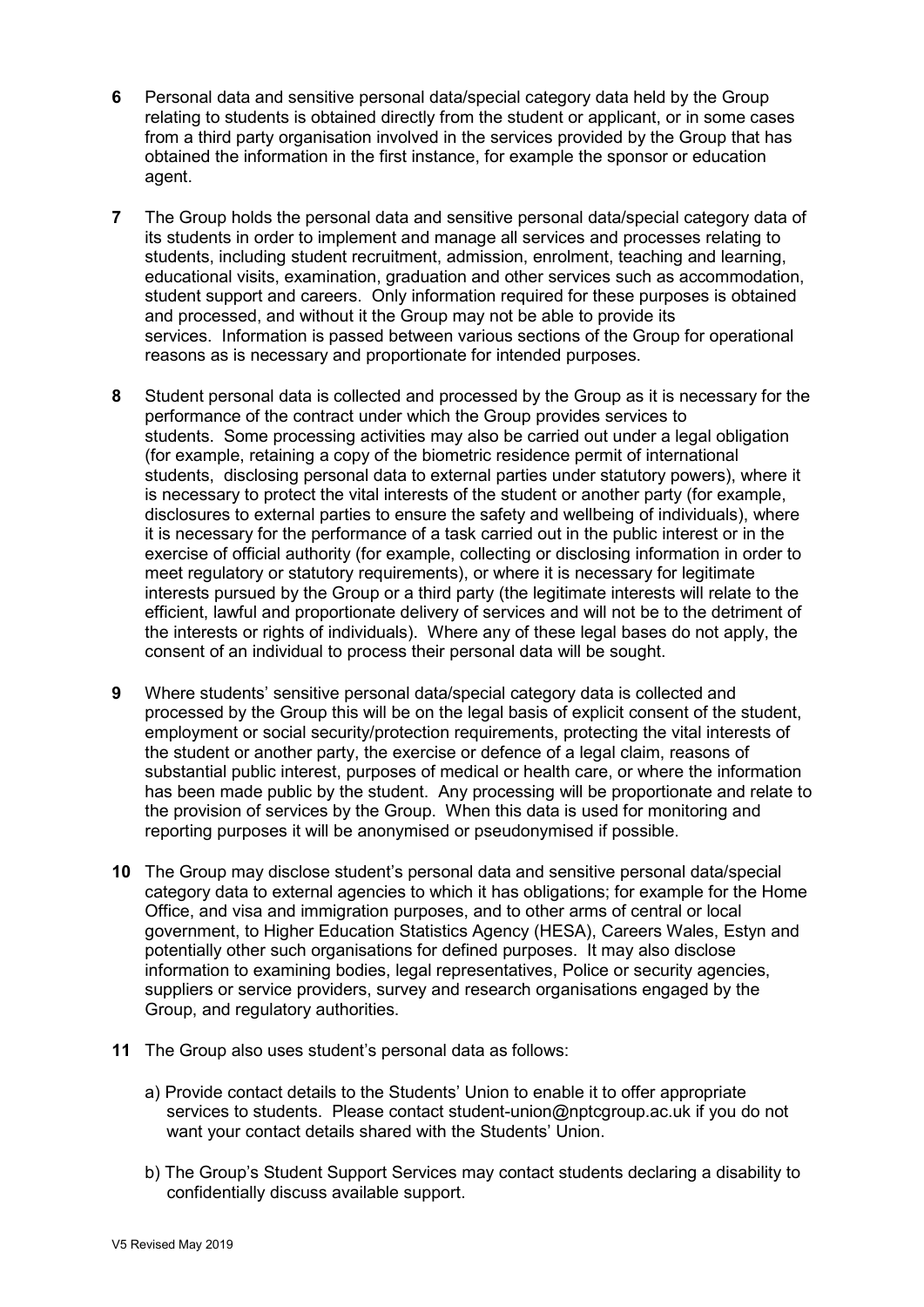- c) Provide progress reports to sponsors of students (except relatives).
- d) Provide references to education institutions and employers, usually with the consent of the student or graduate.
- e) Publication of the names of students in annual awards programmes.
- f) Disclose information about students and graduates for the purpose of promoting the Group, and to their former schools for the purposes of schools liaison, but only with the consent of the student if they are personally identified.
- g) For the purposes of plagiarism detection, utilising the on-line *Turnitin* plagiarism detection service.
- h) Supply personal and financial details to providers of financial services engaged by the Group, for example for the payment of fees, refunds and similar services.
- i) Disclosing information to external parties for safeguarding and duty of care purposes, for example to social services, medical practitioners and law enforcement agencies.
- j) Subject to review on a case-by-case basis, providing contact details to third party companies and organisations formally engaged by the Group to provide enhanced levels of service to support core activities, including employers for purposes of work experience placements.
- k) Reporting of non-attendance to The Home Office and guardians for students who are under 18 years of age.
- l) To take a photographic image that will be stored in the Colleges Management information system and to be used for identification purposes including, incorporation in a college identification badge and on internal application systems and on Moodle.
- m) For internal audit purposes, including the Group's appointed internal and external auditors and Esytn.
- **12** The Group requires all campus-based students to participate in its attendance monitoring system (register marking). For some student groups it is a statutory requirement that the Group monitors attendance including international students and there may be a requirement to report non-attendance to official bodies (e.g. UK Visas and Immigration). It also aids the Group in its duty of care and support provisions, as well as enabling the analysis of specific elements of service provision such as space management.
- **13** In some instances the Group may transfer students' personal data to third parties located in other countries, including some outside of the European Economic Area. Any such transfers will be strictly in relation to the delivery of the Group's core services, including to partner institutions abroad. IT services used by the Group may involve the transfer or hosting of student personal data overseas. Personal data may be shared with international agents that the Group uses for the delivery of services to overseas students. All instances of overseas transfers of personal data are subject to appropriate technical safeguards and contractual provisions incorporating appropriate assurances to ensure the security of the data and full compliance with legislative and regulatory requirements.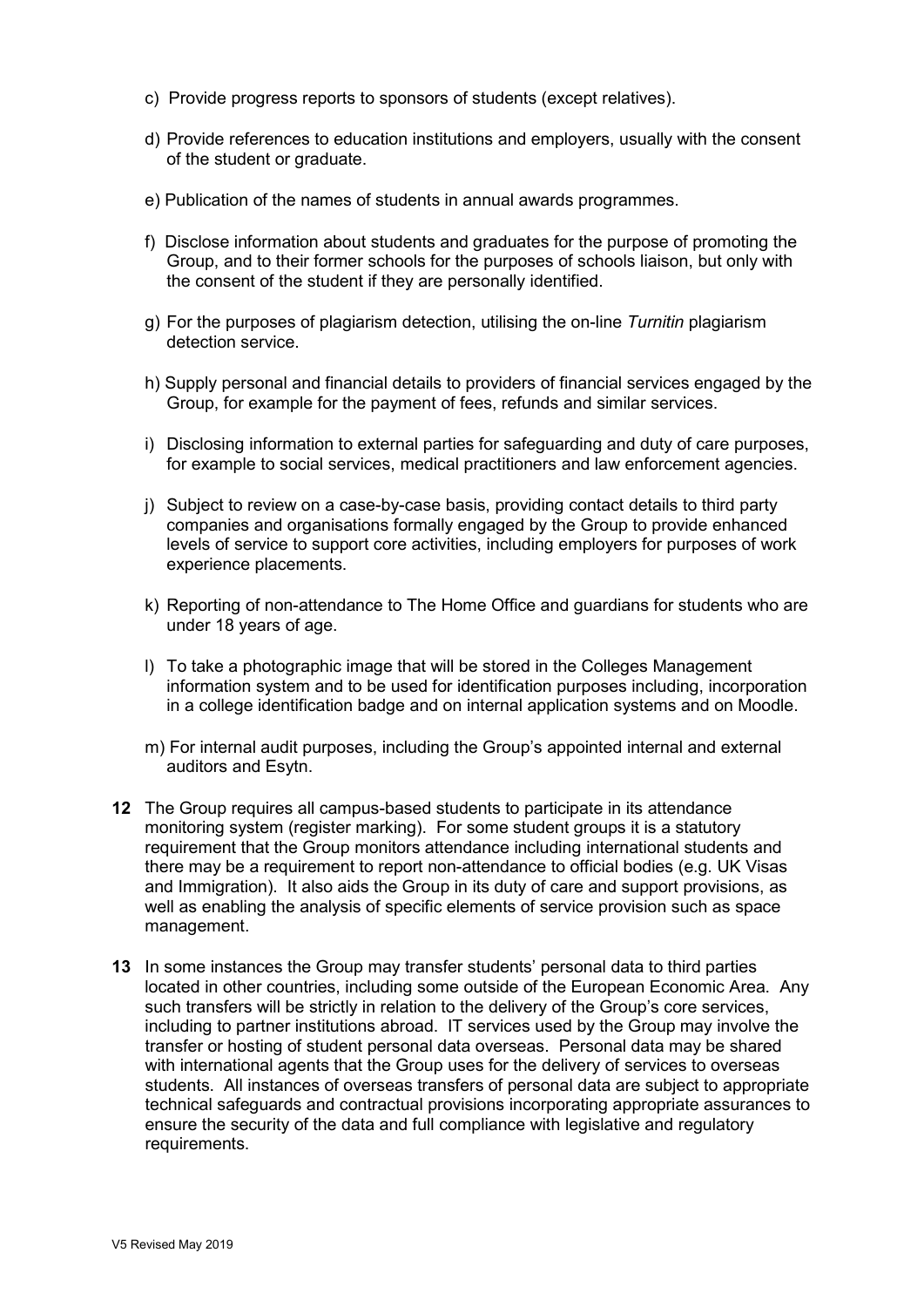- **14** Some sections of the Group undertake processes involving applicant or student personal data that include elements of profiling. Examples are the Marketing Communications Office and the Admissions Office, where these processes are employed to determine the nature of communications sent to individuals and to facilitate student recruitment and admissions procedures.
- **15** A basic academic record for individual students will be kept permanently by the Group, with more detailed records kept for defined retention periods. Details of the retention periods attributed to different elements of student records can be obtained upon request.
- **16** If you have any queries about the use of student personal data outlined above then please contact the Data Protection Officer (data-protection-officer@nptcgroup.ac.uk) or (01639) 648138.

## **Individual Rights**

- **17** Individuals whose personal data and sensitive personal data/special category data is held by the Group have the following rights regarding their data:
	- a) The right to request access to their personal data held by the Group.
	- b) The right to have inaccurate or incomplete personal data rectified.
	- c) The right to erasure of personal data this will only apply where there is no legitimate reason for the Group to continue to process the personal data. There will usually be a requirement for the Group to keep a basic student record indefinitely.
	- d) The right to restrict the processing of personal data individuals have the right to block the processing of their personal data by the Group in specific situations.
	- e) The right to data portability students have the right to request provision of some elements of their information (for example academic progress details) in digital form in order to provide it to other organisations.
	- f) The right to object students can object to the processing of their personal data by the Group in certain circumstances, including the sending and receipt of direct marketing material.
	- g) The right to object to automated decision making and profiling individuals have the right to object to decisions taken by automatic means without human intervention in some circumstances.

All requests to exercise any of these rights should be made to the Group's Data Protection Officer.

- **18** Where the processing of personal data or sensitive personal data/special category data is based on the consent of the student, they have the right to withdraw their consent at any time by contacting the department or service who obtained that consent or the Group's Data Protection Officer.
- **19** If a student is unhappy with the Group's handling of their personal data, or believes that the requirements of the DPA or GDPR may not be fully complied with, they should contact the Group's Data Protection Officer in the first instance. The Group's formal complaint procedure can be invoked if appropriate, and they also have the right to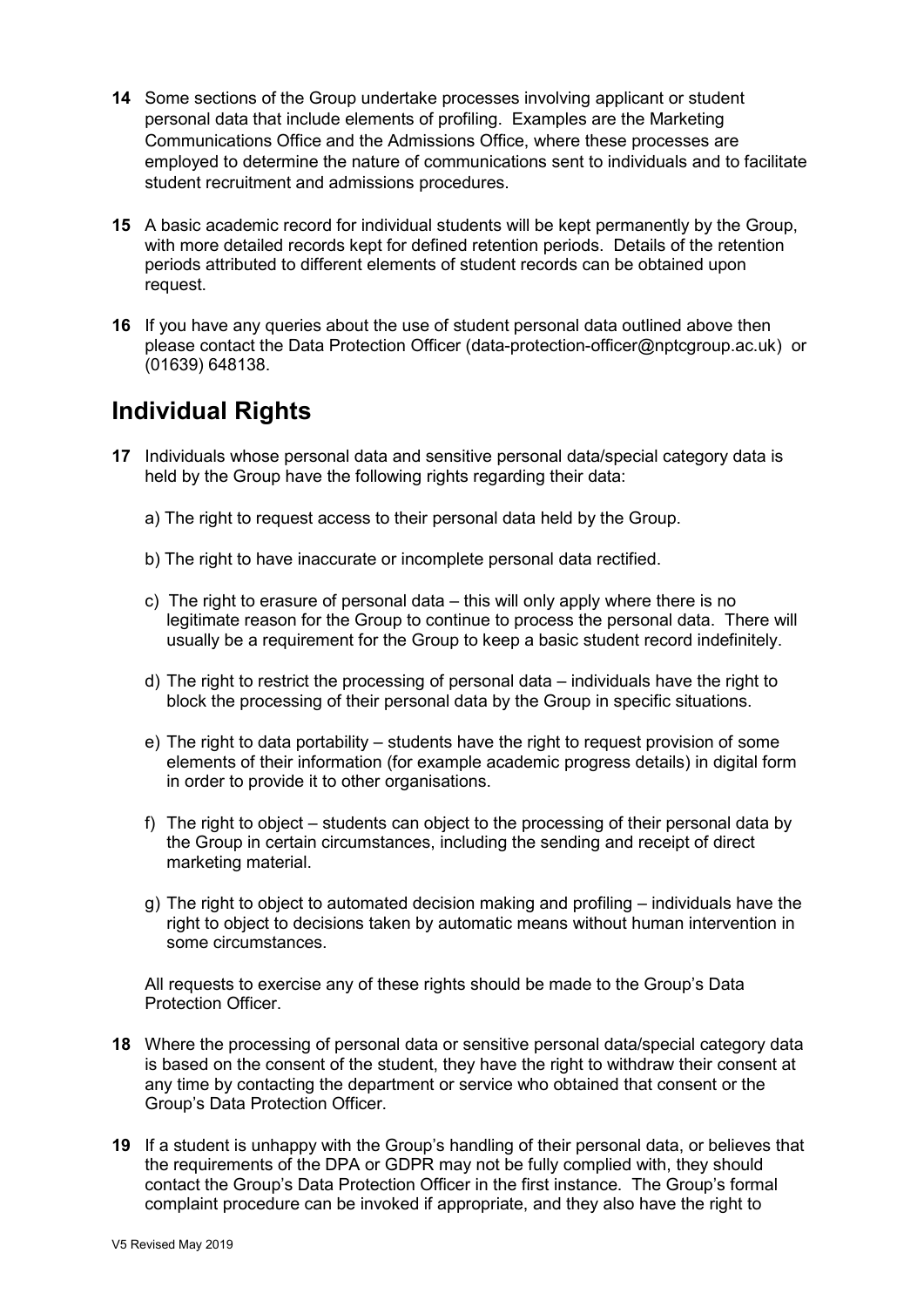submit a complaint to the Information Commissioner's Office; further details can be found at [www.ico.org.uk](http://www.ico.org.uk/) .

### **Student and Leavers Surveys**

- **20** You may from time to time be asked to complete surveys either for the Group or on behalf of other organisations, for example Student Union. These organisations and their contractors will use your details only for that purpose, and will then delete them.
- **21** There is no requirement for you to take part in any of these surveys but participation assists the Group, as well as government and regulatory bodies, in performing their statutory, official and public duties.

## **Submission Of Your Data to The Welsh Government**

**22** If you give us information about your ethnic or racial origin, political opinion, religious beliefs, Trade Union membership, physical or mental health, sexual orientation, gender reassignment or criminal offences or proceedings these may be included and used to assist with monitoring equality of opportunity and eliminating unlawful discrimination in accordance with the Equality Act 2010.

**23 To read the full Welsh Government student data collection notice please visit**: [https://gov.wales/sites/default/files/publications/2019-05/lifelong-learning-wales-record-privacy-notice-](https://gov.wales/sites/default/files/publications/2019-05/lifelong-learning-wales-record-privacy-notice-2019-v2-0.pdf)[2019-v2-0.pdf](https://gov.wales/sites/default/files/publications/2019-05/lifelong-learning-wales-record-privacy-notice-2019-v2-0.pdf)

### **Monitoring of IT Systems and Student Accounts**

**24** Students should also be aware that, in certain circumstances, the Group may monitor usage of its IT systems and access user information on its systems and networks that is normally private. Any institutional monitoring or access will comply with UK legislation including the Regulation of Investigatory Powers Act 2000, Human Rights Act 1998, and the Data Protection Act 1998 and General Data Protection Regulation. Where necessary any access or monitoring will be justifiable, fair and proportionate, and will be in line with the Group's MIS Acceptable Use Policy and Privacy Standard Policy, copies of which is available upon request.

### **Student Use of Personal Data**

**25** Student members of the Group are permitted to process personal data only for use in connection with their academic studies or research. They may do this only with the express prior permission of their supervising member of staff, and only in accordance with any guidance or Privacy Standard Policy issued by the Group and in force at that time. This applies whether or not those activities are carried out on equipment owned by the Group and whether or not they are carried out on Group premises. This means that the personal data must be: fairly and lawfully obtained and processed; used only for specified and legitimate purposes; accurate and up-to-date; held securely; kept to the minimum possible and anonymised or pseudonymised where possible; not published, put online or taken outside of the European Economic Area without the consent of the individual concerned; and be deleted or destroyed when it is no longer relevant to retain it. The individuals about whom data are held are entitled to inspect the data unless it is held only for research purposes and will not be released in such a way as to identify the individuals concerned.